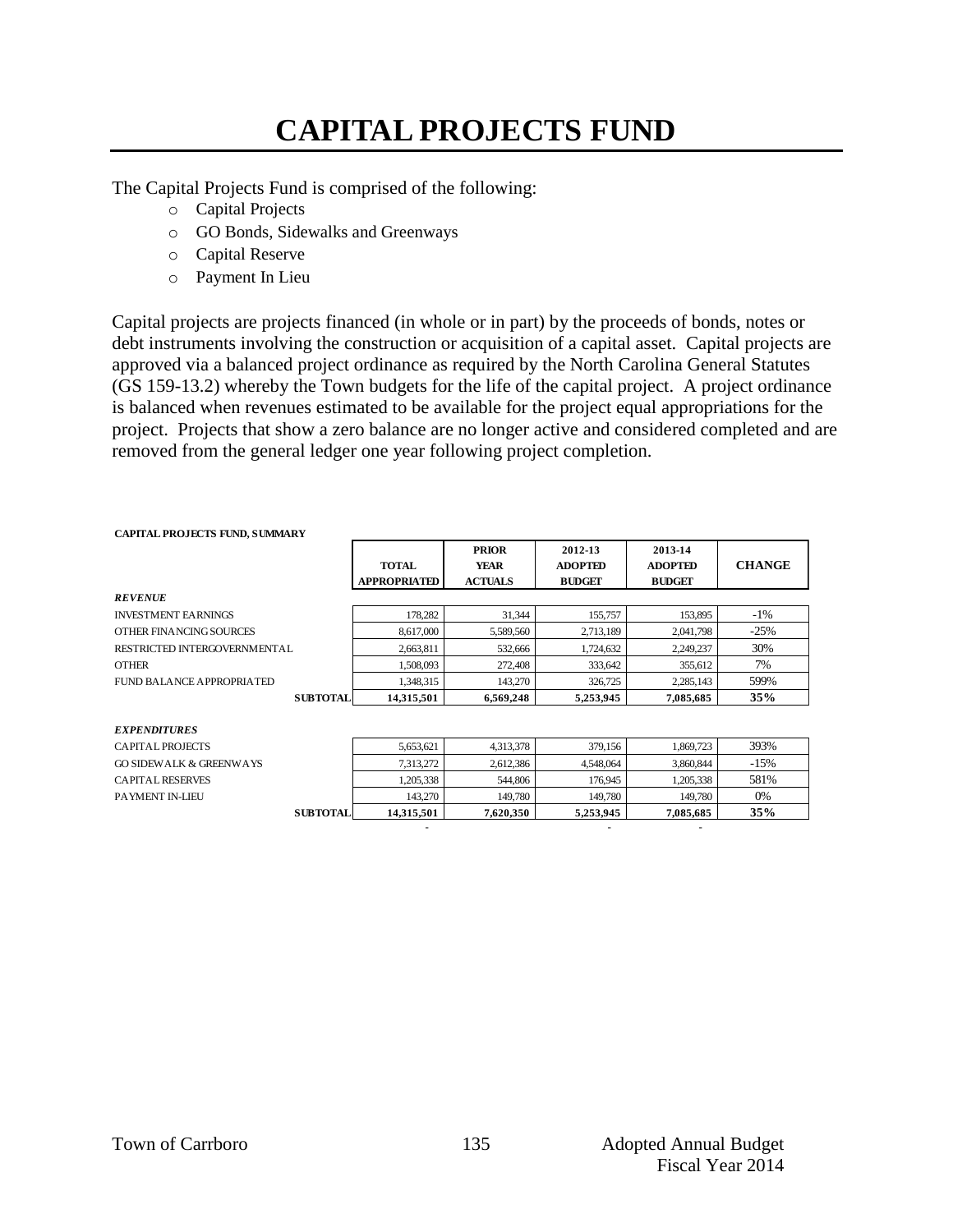### *Capital Projects*

For FY 2013-14 active capital projects total \$1.7 million. Capital Improvement Project Ordinances have been authorized for the following projects:

- Storm Water Management \$80,000
- Rogers Road Remediation \$450,000
- Anderson Park bathroom Renovations \$251,459
- Anderson Park Multi-Purpose Field Renovations and Lights \$148,566
- Recreational Trails Program \$93,751
- Bicycle Loop Detectors \$37,500
- Fire Pumper Truck Acquisition \$683,000

| <b>CAPITAL PROJECTS</b>                                    |                     | <b>PRIOR</b>             | 2012-13                  | 2013-14        |               |  |
|------------------------------------------------------------|---------------------|--------------------------|--------------------------|----------------|---------------|--|
|                                                            | <b>TOTAL</b>        | <b>YEAR</b>              | <b>ADOPTED</b>           | <b>ADOPTED</b> | <b>CHANGE</b> |  |
|                                                            | <b>APPROPRIATED</b> | <b>ACTUALS</b>           | <b>BUDGET</b>            | <b>BUDGET</b>  |               |  |
| <b>REVENUE</b>                                             |                     |                          |                          |                |               |  |
| <b>INVESTMENT FARNINGS</b>                                 | 22.232              | 25.548                   | $\theta$                 | $\Omega$       | N/A           |  |
| FUND BALANCE APPROPR                                       |                     |                          | 0                        | 930,025        | 0%            |  |
| OTHER FINANCING SOURCES                                    | 4.017.000           | 2,730,285                | 341,656                  | 902,198        | 164%          |  |
| RESTRICTED INTERGOVERNMENTAL                               | 106.296             | 479.119                  | 30,000                   | 30,000         | 0%            |  |
| <b>OTHER</b>                                               | 1,508,093           | 270.611                  | 7,500                    | 7.500          | 0%            |  |
| <b>SUBTOTAL</b>                                            | 5,653,621           | 3,505,563                | 379,156                  | 1,869,723      | 393%          |  |
| <b>EXPENDITURES</b>                                        |                     |                          |                          |                |               |  |
| <b>LAND - PUBLIC WORKS</b>                                 | 767,000             | 756,486                  | $\overline{\phantom{a}}$ |                | 0%            |  |
| <b>BUS SHELTERS</b>                                        | 76,296              | 74.513                   | ٠                        | ٠              | 0%            |  |
| <b>TRANSFERS</b>                                           | 46.555              |                          |                          |                | 0%            |  |
| WEAVER ST. RECONSTRUCTION                                  | 1.476.270           | 711.415                  | ٠                        |                | 0%            |  |
| ROGERS ROAD REMEDIATION                                    |                     |                          |                          | 450,000        |               |  |
| STORM WATER MANAGEMENT PROJECTS                            |                     |                          |                          | 80,000         |               |  |
| ANDERSON PARK BATHROOM RENOVATIONS                         |                     |                          |                          | 251,459        |               |  |
| ANDERSON PARK MULTI-PURPOSE FIELD<br>RENOVATION AND LIGHTS |                     |                          |                          | 148,566        |               |  |
| BICYCLE LOOP DECTECTORS                                    |                     |                          |                          |                | 0%            |  |
|                                                            | 37,500              | $\overline{\phantom{a}}$ | 37,500                   | 37.500         |               |  |
| <b>FIRE PUMPER TRUCK</b>                                   |                     |                          |                          | 683,000        |               |  |
| FIBER OPTICS PROJECT AT FIRE STATION #2                    |                     | 43.104                   |                          | 219,198        |               |  |
| FIRE STATION #2                                            | 3.250,000           | 2,727,860                | 341,656                  |                | $-100%$       |  |
| <b>SUBTOTAL</b>                                            | 5.653.621           | 4.313.378                | 379.156                  | 1.869.723      | 393%          |  |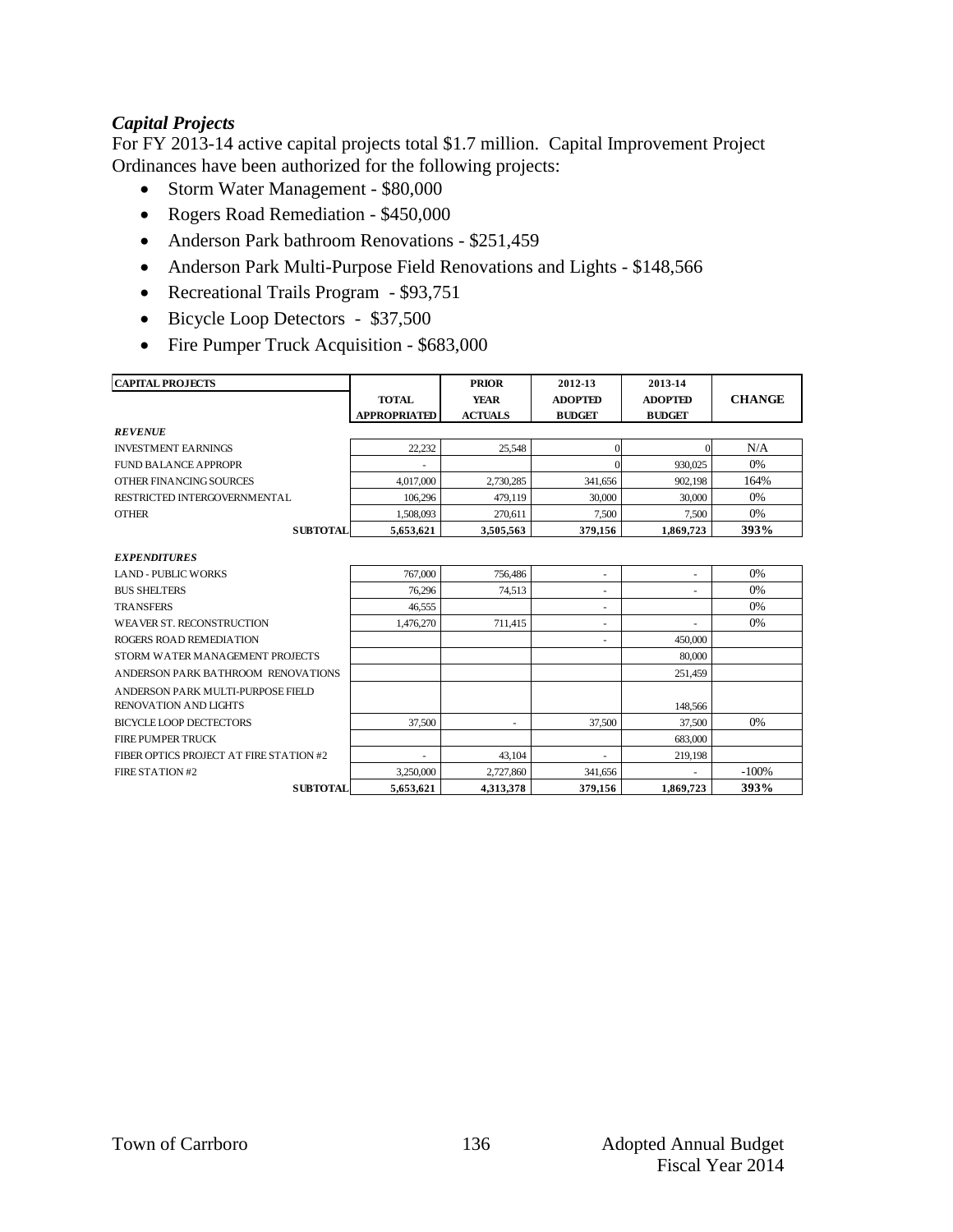### *GO Bond-Funded Sidewalks and Greenways*

The Town continues its sidewalks and greenways construction program authorized by the voters in 2003. In January 2013, the Town discontinued the use of bond anticipation notes to finance this construction and issued \$4.6 million of general obligation bonds.

| <b>GO BOND, SIDEWALK AND GREENWAYS</b> |                     | <b>PRIOR</b>             | 2012-13                  | 2013-14                  |               |  |
|----------------------------------------|---------------------|--------------------------|--------------------------|--------------------------|---------------|--|
|                                        | <b>TOTAL</b>        | <b>YEAR</b>              | <b>ADOPTED</b>           | <b>ADOPTED</b>           | <b>CHANGE</b> |  |
|                                        | <b>APPROPRIATED</b> | <b>ACTUALS</b>           | <b>BUDGET</b>            | <b>BUDGET</b>            |               |  |
| <b>REVENUE</b>                         |                     |                          |                          |                          |               |  |
| <b>INTEREST EARNINGS</b>               | 155,757             | 1.650                    | 155,757                  | 153,895                  | $-1\%$        |  |
| OTHER FINANCING SOURCES                | 4,600,000           | 2,853,228                | 2,371,533                | 1,139,600                | $-52%$        |  |
| RESTRICTED INTERGOVERNMENTAL           | 2,557,515           | 53,547                   | 1,694,632                | 2.219.237                | 31%           |  |
| <b>OTHER</b>                           |                     |                          | 326,142                  | 348,112                  | 7%            |  |
| <b>SUBTOTAL</b>                        | 7,313,272           | 2,908,425                | 4,548,064                | 3,860,844                | $-15%$        |  |
|                                        |                     |                          |                          |                          |               |  |
| <b>EXPENDITURES</b>                    |                     |                          |                          |                          |               |  |
| <b>OUAIL ROOST SIDEWALK</b>            | 145,999             | 145,999                  | $\overline{\phantom{a}}$ | $\overline{\phantom{a}}$ | 0%            |  |
| <b>LISA DRIVE SIDEWALK</b>             | 127,800             | 127,800                  | $\sim$                   | $\overline{\phantom{a}}$ | 0%            |  |
| <b>BOLIN FOREST SIDEWALK</b>           | 25,141              | 25,141                   | $\sim$                   | ä,                       | 0%            |  |
| HANNAH ST SIDEWALK                     | 66,659              | 66,659                   | ÷.                       | ÷,                       | 0%            |  |
| N. GREENSBORO ST SIDEWALK              | 348,864             | 348,864                  | ÷.                       | L.                       | 0%            |  |
| WILLIAMS ST SIDEWALK                   | 31,555              | 31,555                   |                          |                          | 0%            |  |
| <b>LLOYD ST SIDEWALK</b>               | 10.855              | 10.855                   |                          |                          | 0%            |  |
| <b>JONES FERRY RD SIDEWALK</b>         | 15,918              | 15,918                   | $\overline{\phantom{a}}$ | $\overline{\phantom{a}}$ | 0%            |  |
| <b>FOWLER ST. SIDEWALK</b>             | 16,535              | 16,535                   | $\overline{\phantom{a}}$ | $\blacksquare$           | 0%            |  |
| S GREENSBORO ST SIDEWALK               | 43.153              | 43.153                   | $\sim$                   |                          | 0%            |  |
| <b>ASHE/BIM SIDEWALKS</b>              | 327,300             | 112,321                  |                          | 214,839                  | 0%            |  |
| MORGAN CREEK/BOLIN CREEK GREENWAY      | 1,361,471           | 259,603                  | 1,207,215                | 1,030,212                | $-15%$        |  |
| <b>ELM ST. SIDEWALK</b>                | 382,200             | 18,045                   | 360,852                  | 163,898                  | $-55%$        |  |
| PHASE IB SIDEWALK PROJECTS             | 1,257,900           | 1,227,620                | 371,533                  |                          | $-100%$       |  |
| NCDOT ENHANCEMENT PROJECTS             | 126,848             | 126,848                  |                          |                          | 0%            |  |
| WILSON PARK MULTIUSE PATH              | 341,000             | 35,470                   | 295,849                  | 84,879                   | $-71%$        |  |
| SHELTON STREET SIDEWALK                | 212,000             |                          | 212,000                  | 212,000                  | 0%            |  |
| DAVIE STREET SIDEWALK                  | 648,000             | ÷,                       | 651,000                  | 636,410                  | 0%            |  |
| PINE STREET SIDEWALK                   | 353,000             | $\overline{\phantom{a}}$ | 362,000                  | 71.321                   | 0%            |  |
| <b>ROGERS ROAD SIDEWALK</b>            | 1,088,000           | $\overline{\phantom{a}}$ | 1,087,615                | 1,058,243                | 0%            |  |
| PROFESSIONAL SVCS                      | 73,000              | $\overline{\phantom{a}}$ | $\overline{\phantom{a}}$ |                          | 0%            |  |
| <b>MISCELLANEOUS</b>                   | 68,141              | $\overline{\phantom{a}}$ | $\overline{\phantom{a}}$ | 147,459                  | 0%            |  |
| <b>DESIGN</b>                          | 1,945               | $\sim$                   | $\sim$                   | 1,595                    | 0%            |  |
| <b>TRANSFER TO CAP RES FD</b>          | 239,988             |                          |                          | 239,988                  | 0%            |  |
| <b>SUBTOTAL</b>                        | 7,313,272           | 2,612,386                | 4.548.064                | 3,860,844                | $-15%$        |  |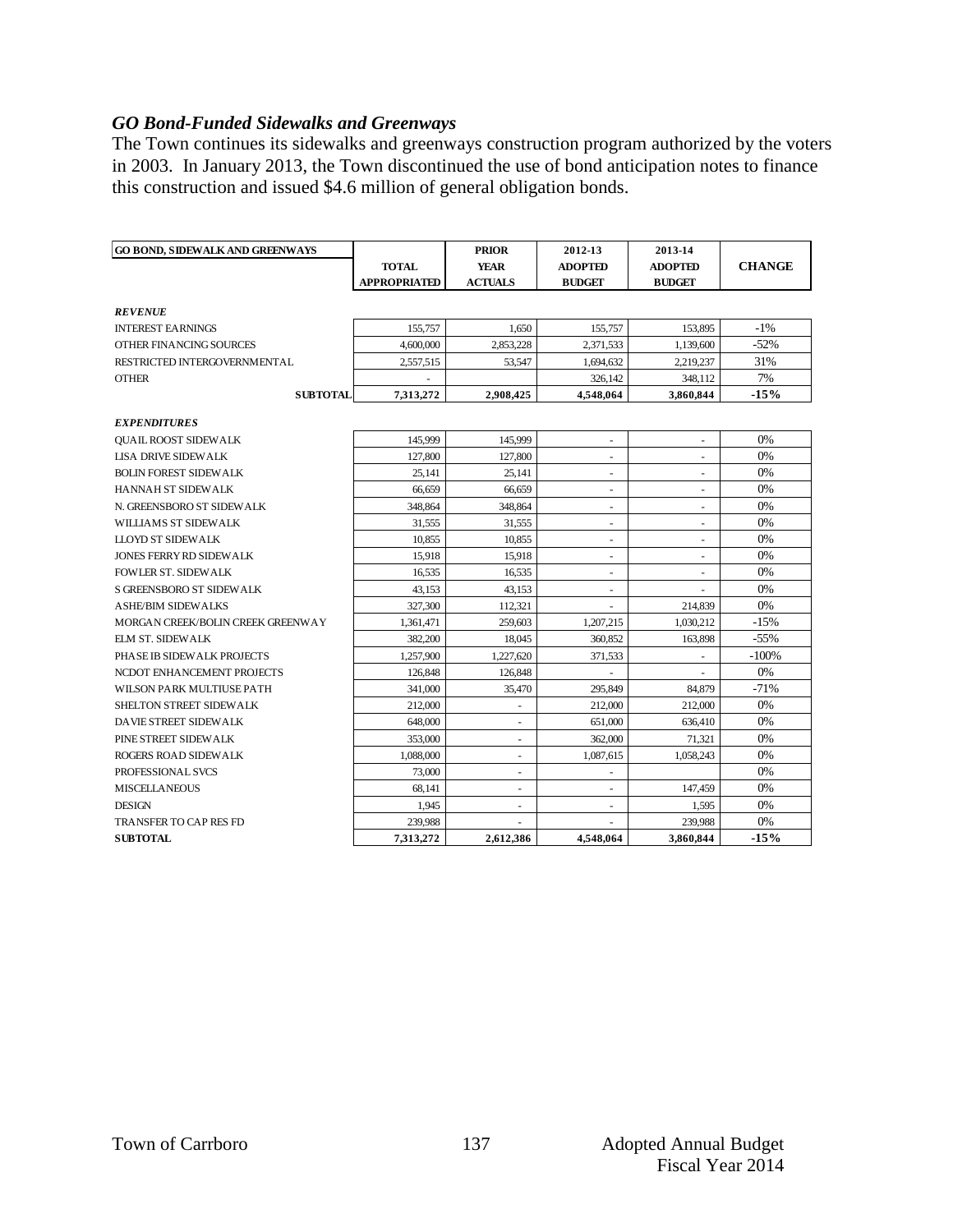# **CAPITAL RESERVE**

The Town has established a capital reserve fund to set aside funds for specific purposes and future projects. The Town has set aside funds for specific purposes.

*Teal Place Sidewalk Installation -* The Town of Carrboro received \$2,000 from the Teal Place Townhouse Association towards construction of the sidewalk*.*

*Brewer Lane Signal Crossings –* The Town has been advised to setup signal crossings on Brewer Lane.

*Street Resurfacing* – The Town sets aside reserves annually for street resurfacing.

**Debt Service**- funds set aside for debt related to capital projects..

*Smith Level Sidewalk project –*To cover the cost of sidewalk construction for DOT planned project.

*Undesignated* – Revenues generated from unexpended project funds and interest earnings within the fund that have not been designated by the Board.

| <b>CAPITAL RESERVE FUND</b> |                     | <b>PRIOR</b>   | 2012-13        | 2013-14        |               |
|-----------------------------|---------------------|----------------|----------------|----------------|---------------|
|                             | <b>TOTAL</b>        | YEAR           | <b>ADOPTED</b> | <b>ADOPTED</b> | <b>CHANGE</b> |
|                             | <b>APPROPRIATED</b> | <b>ACTUALS</b> | <b>BUDGET</b>  | <b>BUDGET</b>  |               |
|                             |                     |                |                |                |               |
| <b>REVENUE</b>              |                     |                |                |                |               |
| <b>INVESTMENT EARNINGS</b>  |                     | 3,683          |                |                | N/A           |
| <b>OTHER</b>                |                     | 1.797          |                |                | N/A           |
| FUND BALANCE APPROPRIATION  | 1.205.338           | 904,638        | 176,945        | 1.205.338      | 581%          |
| <b>SUBTOTAL</b>             | 1,205,338           | 910,118        | 176.945        | 1,205,338      | 581%          |
|                             |                     |                |                |                |               |
| <b>EXPENDITURE</b>          |                     |                |                |                |               |
| OTHER FINANCING SOURCES     | 176,945             | 544,806        | 176,945        | 1,205,338      | 581%          |
| <b>SUBTOTAL</b>             | 176.945             | 544.806        | 176.945        | 1,205,338      | 581%          |

| <b>RESERVES AUTHORIZED FOR FOLLOWING:</b>      | FY 2011-12 | FY 2012-13 | <b>TOTAL RESERVE</b> |
|------------------------------------------------|------------|------------|----------------------|
| <b>TEAL PLACE SIDEWALK INSTALLATION</b>        | 2,000      |            | 2,000                |
| BREWER LANE SIGNAL CROSSINGS                   | 15,000     |            | 15,000               |
| <b>STREET RE-SURFACING</b>                     | 300,700    | 300,700    | 601,400              |
| <b>BOARD ROOM EOUIPMENT</b>                    | 30,099     |            | 30,099               |
| <b>ISMITH LEVEL ROAD SIDEWALKS - DOT LOCAL</b> |            |            |                      |
| <b>MATCH</b>                                   | 207,000    |            | 207,000              |
| <b>DEBT SERVICE</b>                            | 176,945    |            | 176,945              |
| <b>UNDESIGNATED</b>                            | 172,894    |            | 172,894              |
| <b>TOTAL RESERVES</b>                          | 904.638    | 300,700    | 1.205.338            |